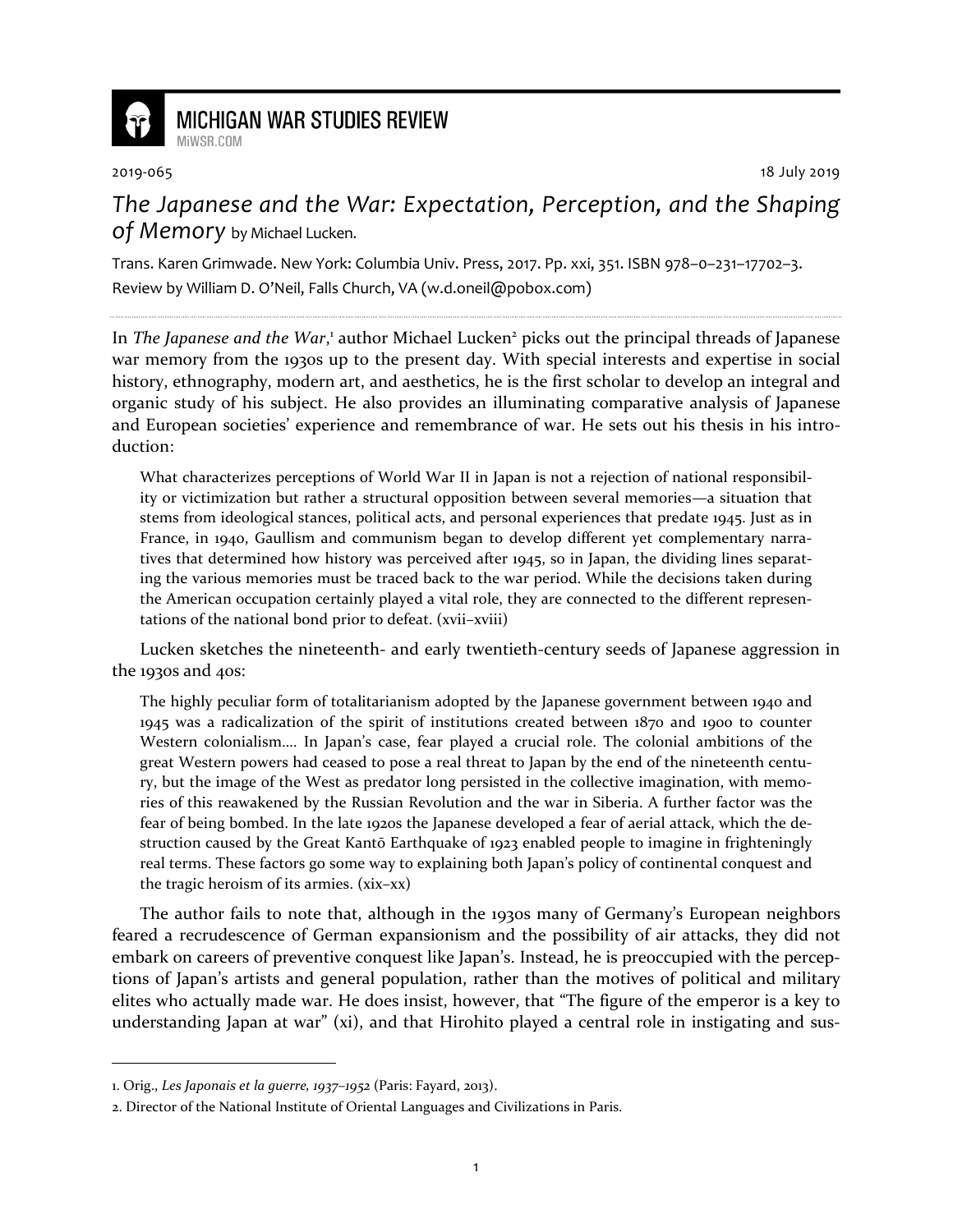taining the conflict (81–86). Lucken certainly has company<sup>3</sup> in blaming the Shōwa emperor as he does, but there is at least an equal weight of opinion holding that Hirohito was dragged reluctantly into war; Lucken dismisses that view as a political artifice that Gen. Douglas MacArthur's occupation command devised to make it easier to govern the emperor's conquered subjects. The evidence is too sketchy and ambiguous to decide the issue one way or the other, but Lucken weakens his argument by leaning so heavily on the assumption of imperial guilt.<sup>4</sup>

Acknowledging that most Japanese did not clearly articulate their feelings and thoughts even when they did leave records, most of which were lost in the war, the author offers a clear image of Japanese social attitudes and behavior by applying an evolutionary perspective. Anglophone readers may be surprised by the (warranted) emphasis placed on French influences on Japanese intellectuals. Lucken detects growing resistance to foreign ideas in the 1930s, but describes Japan's brand of totalitarianism as "soft" compared to its European versions. Executions, "accidental" deaths, and "disappearances" were much rarer and imprisonments, while harsh, were briefer and less brutal. Most political detainees were released after a year or two and allowed to take up some remnants of their previous lives. The point was not to punish but to remake them into compliant servants of the national unity regime. Though the cosmopolitanism of Japanese intellectual life survived, it came under pressure.

National unity, *kokutai*, became a cult, but, unlike in fascist and communist Europe, it was blended with a major religion, in this case, Shintoism. The institutional embodiment of *kokutai* was the Imperial Rule Assistance Association (IRAA), which served the functions of political and social control that the fascist parties filled in Europe (35–38). Yet the IRAA was the child not of insurgents in the shadows but of Prince Konoe, imperial cousin and three-time prime minister, who admired the "modernity" of European fascism. The book persuasively demonstrates that Japan's wartime "fascism" both resembled and differed from its western counterparts and exerted its hold on the population with less recourse to coercion.

Students of military history will appreciate the author's account of the shift of popular opinion in favor of a "psychological war, with victory going to whoever wanted it most, in accordance with Japan's belief in the absolute primacy of spiritual strength over reason and material strength" (47). This, combined with a faith in the justice of the imperial cause, made war seem both inevitable and righteous. At the same time, ample evidence shows that many held more "realistic" views and stressed Japan's deficit in material factors, particularly in the Navy. The author attributes the growing pro-war sentiment in Japan to totalitarianism, fatalism, and martyred romanticism (60– 61).

Lucken takes up many fascinating and significant aspects of the Japanese war experience, including: the degree of Japan's totalitarianism; the power structure of the wartime state; Japanese analyses of American and British character and society; the barbaric cruelty of the campaign against China; the contradictions between Japanese colonialism and putative pan-Asianism; the venomous antisemitism among a people that had scarcely any contact with Jews; Japanese wartime and postwar funerary practices and commemorations; and the varying understandings of the atomic bombings.

-

<sup>3.</sup> See, further, among others, Herbert P. Bix, *Hirohito and the Making of Modern Japan* (NY: Harper, 2000).

<sup>4.</sup> See esp., contra Bix, Noriko Kawamura in "Emperor Hirohito and Japan's Decision to Go to War with the United States Reexamined," *Diplomatic History* 31 (2007) 51–79), and *Emperor Hirohito and the Pacific War* (Seattle: U Wash Pr, 2015).